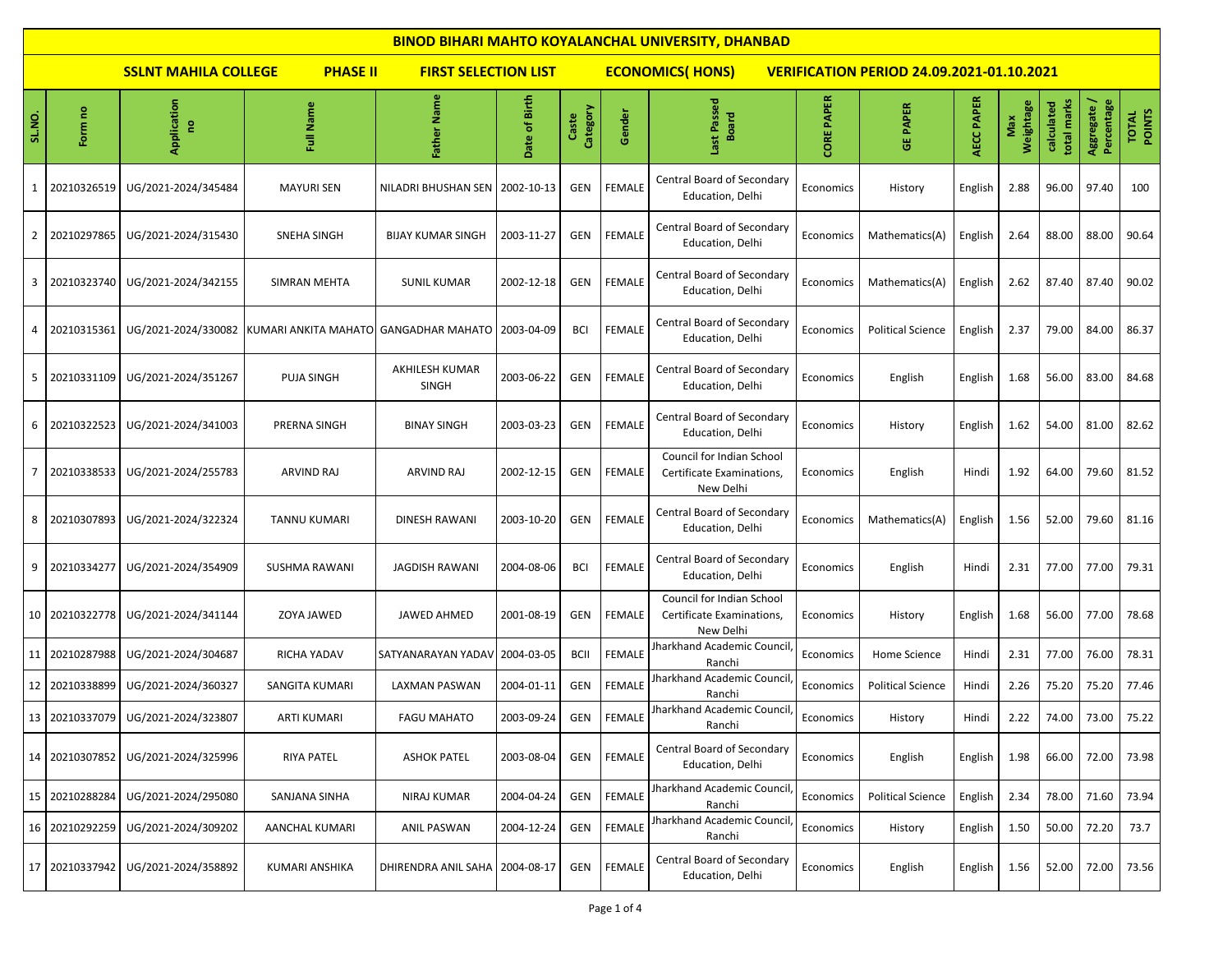|                                                                               | <b>BINOD BIHARI MAHTO KOYALANCHAL UNIVERSITY, DHANBAD</b> |                                    |                         |                               |               |                   |                                                                            |                                                                                              |                             |                          |            |                  |                           |                           |                 |  |  |
|-------------------------------------------------------------------------------|-----------------------------------------------------------|------------------------------------|-------------------------|-------------------------------|---------------|-------------------|----------------------------------------------------------------------------|----------------------------------------------------------------------------------------------|-----------------------------|--------------------------|------------|------------------|---------------------------|---------------------------|-----------------|--|--|
| <b>SSLNT MAHILA COLLEGE</b><br><b>PHASE II</b><br><b>FIRST SELECTION LIST</b> |                                                           |                                    |                         |                               |               |                   | <b>ECONOMICS(HONS)</b><br><b>VERIFICATION PERIOD 24.09.2021-01.10.2021</b> |                                                                                              |                             |                          |            |                  |                           |                           |                 |  |  |
| SL.NO.                                                                        | Form no                                                   | Application<br>e                   | Name<br>Ī               | <b>Name</b><br>Father         | Date of Birth | Category<br>Caste | Gender                                                                     | ast Passed<br><b>Board</b>                                                                   | <b>PAPER</b><br><b>CORE</b> | <b>GE PAPER</b>          | AECC PAPER | Weightage<br>Max | total marks<br>calculated | Aggregate /<br>Percentage | TOTAL<br>POINTS |  |  |
| 18                                                                            | 20210316301                                               | UG/2021-2024/330128                | SONI KUMARI SHARMA      | <b>JAI RAM SHARMA</b>         | 2004-05-12    | GEN               | <b>FEMALE</b>                                                              | Jharkhand Academic Council<br>Ranchi                                                         | Economics                   | English                  | Hindi      | 2.13             | 71.00                     | 71.00                     | 73.13           |  |  |
| 19                                                                            | 20210337493                                               | UG/2021-2024/358388                | <b>MUSKAN PARWEEN</b>   | <b>MD YASIN</b>               | 2001-12-19    | GEN               | <b>FEMALE</b>                                                              | Jharkhand Academic Council<br>Ranchi                                                         | Economics                   | History                  | Hindi      | 2.46             | 82.00                     | 70.40                     | 72.86           |  |  |
|                                                                               | 20 20210330233                                            | UG/2021-2024/349993                | <b>KIRAN KUMARI</b>     | <b>INDRADEO SAW</b>           | 2002-07-15    | GEN               | FEMALE                                                                     | National Institute of Open<br><b>Schooling (formarly National</b><br>Open School), New Delhi | Economics                   | <b>Political Science</b> | English    | 1.89             | 63.00                     | 70.00                     | 71.89           |  |  |
|                                                                               | 21 20210315231                                            | UG/2021-2024/333614                | <b>BHARTI KUMARI</b>    | RAJENDRA PASWAN               | 1996-05-30    | GEN               | <b>FEMALE</b>                                                              | <b>State Board of Technical</b><br>Education                                                 | Economics                   | <b>Political Science</b> | Hindi      | 2.08             | 69.27                     | 69.27                     | 71.35           |  |  |
|                                                                               | 22 20210330370                                            | UG/2021-2024/350301                | <b>SUBHANGI KASHYAP</b> | <b>AMIT KUMAR</b>             | 2002-09-08    | GEN               | <b>FEMALE</b>                                                              | Central Board of Secondary<br>Education, Delhi                                               | Economic:                   | <b>Political Science</b> | English    | 1.95             | 65.00                     | 68.90                     | 70.85           |  |  |
| 23                                                                            | 20210327617                                               | UG/2021-2024/346949                | RAUKHSAR PERWEEN        | MD TASLIMUL HAQUE             | 2002-04-12    | GEN               | <b>FEMALE</b>                                                              | Jharkhand Academic Council<br>Ranchi                                                         | Economics                   | English                  | Hindi      | 1.83             | 61.00                     | 69.00                     | 70.83           |  |  |
| 24                                                                            | 20210323777                                               | UG/2021-2024/342131                | RASHMI KUMARI           | <b>RAMESH SHARMA</b>          | 2002-04-20    | GEN               | <b>FEMALE</b>                                                              | <b>Jharkhand Academic Council</b><br>Ranchi                                                  | Economics                   | History                  | English    | 1.80             | 60.00                     | 67.80                     | 69.6            |  |  |
| 25                                                                            | 20210335905                                               | UG/2021-2024/356644                | <b>ANITA KUMARI</b>     | <b>RAKESH RAJWAR</b>          | 2003-01-05    | GEN               | <b>FEMALE</b>                                                              | Jharkhand Academic Council<br>Ranchi                                                         | Economics                   | Hindi                    | Hindi      | 1.74             | 58.00                     | 67.20                     | 68.94           |  |  |
| 26                                                                            | 20210336708                                               | UG/2021-2024/355884                | KHUSHI KUMARI           | SHASHI BHUSHAN<br>SHARMA      | 2002-12-01    | GEN               | <b>FEMALE</b>                                                              | Jharkhand Academic Council<br>Ranchi                                                         | Economics                   | History                  | English    | 2.19             | 73.00                     | 66.40                     | 68.59           |  |  |
| 27                                                                            | 20210295329                                               | UG/2021-2024/312627                | <b>RAKHI KUMARI</b>     | DHANESHWAR MAHTO   2005-01-03 |               | <b>BCI</b>        | <b>FEMALE</b>                                                              | Jharkhand Academic Council<br>Ranchi                                                         | Economics                   | <b>Political Science</b> | Hindi      | 1.98             | 66.00                     | 66.60                     | 68.58           |  |  |
| 28                                                                            | 20210286771                                               | UG/2021-2024/303676                | NANDANI KUMARI          | <b>MIHIR RAJWAR</b>           | 2003-02-23    | <b>SC</b>         | <b>FEMALE</b>                                                              | Jharkhand Academic Council<br>Ranchi                                                         | Economics                   | History                  | Hindi      | 1.71             | 57.00                     | 66.60                     | 68.31           |  |  |
| 29                                                                            | 20210331981                                               | UG/2021-2024/352218                | <b>RAKHI KUMARI</b>     | RAJU MAHATO                   | 2004-03-13    | <b>BCI</b>        | <b>FEMALE</b>                                                              | Jharkhand Academic Council<br>Ranchi                                                         | Economics                   | History                  | Hindi      | 1.86             | 62.00                     | 66.40                     | 68.26           |  |  |
| 30                                                                            | 20210337986                                               | UG/2021-2024/298187                | <b>KHUSHBOO KUMARI</b>  | PARMESHWAR MAHTO   2003-06-04 |               | <b>BCI</b>        | <b>FEMALE</b>                                                              | Jharkhand Academic Council<br>Ranchi                                                         | Economics                   | History                  | Hindi      | 1.65             | 55.00                     | 66.20                     | 67.85           |  |  |
|                                                                               | 31 20210315018                                            | UG/2021-2024/333513                | <b>KOMAL KUMARI</b>     | <b>UMA SHANKAR</b><br>SHARMA  | 2003-03-18    | GEN               | <b>FEMALE</b>                                                              | Jharkhand Academic Council<br>Ranchi                                                         | Economics                   | History                  | Hindi      | 1.95             | 65.00                     | 64.60                     | 66.55           |  |  |
|                                                                               | 32 20210298904                                            | UG/2021-2024/316451                | <b>NEHA LATA</b>        | AJAY KUMAR                    | 2002-04-07    | <b>SC</b>         | <b>FEMALE</b>                                                              | Central Board of Secondary<br>Education, Delhi                                               | Economics                   | <b>Political Science</b> | English    | 1.94             | 64.60                     | 64.60                     | 66.54           |  |  |
|                                                                               |                                                           | 33 20210338870 UG/2021-2024/360526 | SUDHA KUMARI            | RAM DHYAN MANDAL 2004-04-01   |               | <b>BCI</b>        | <b>FEMALE</b>                                                              | Central Board of Secondary<br>Education, Delhi                                               | Economics                   | English                  | Hindi      | 1.71             | 57.00                     | 62.40                     | 64.11           |  |  |
|                                                                               | 34 20210333201                                            | UG/2021-2024/353736                | LAXMI KUMARI            |                               | 2003-12-14    | BCI               | FEMALE                                                                     | Jharkhand Academic Council<br>Ranchi                                                         | Economics                   | English                  | Hindi      | 1.89             | 63.00                     | 61.60                     | 63.49           |  |  |
|                                                                               | 35 20210302060                                            | UG/2021-2024/319998                | <b>MUSKAN PARVEEN</b>   | <b>IDRISH ANSARI</b>          | 2003-04-07    | <b>BCI</b>        | FEMALE                                                                     | Jharkhand Academic Council<br>Ranchi                                                         | Economics                   | <b>Political Science</b> | Hindi      | 1.71             | 57.00                     | 61.20                     | 62.91           |  |  |
|                                                                               | 36 20210338441                                            | UG/2021-2024/359953                | AMISHA KUMARI           | <b>MILAN KUMAR</b>            | 2004-12-10    | <b>GEN</b>        | FEMALE                                                                     | Jharkhand Academic Council<br>Ranchi                                                         | Economics                   | English                  | Hindi      | 1.68             | 56.00                     | 61.00                     | 62.68           |  |  |
|                                                                               | 37 20210331566                                            | UG/2021-2024/351853                | PREETI SHARMA           | SATYENDRA KUMAR               | 2003-01-01    | <b>GEN</b>        | <b>FEMALE</b>                                                              | Jharkhand Academic Council<br>Ranchi                                                         | Economics                   | History                  | Hindi      | 1.74             | 58.00                     | 60.40                     | 62.14           |  |  |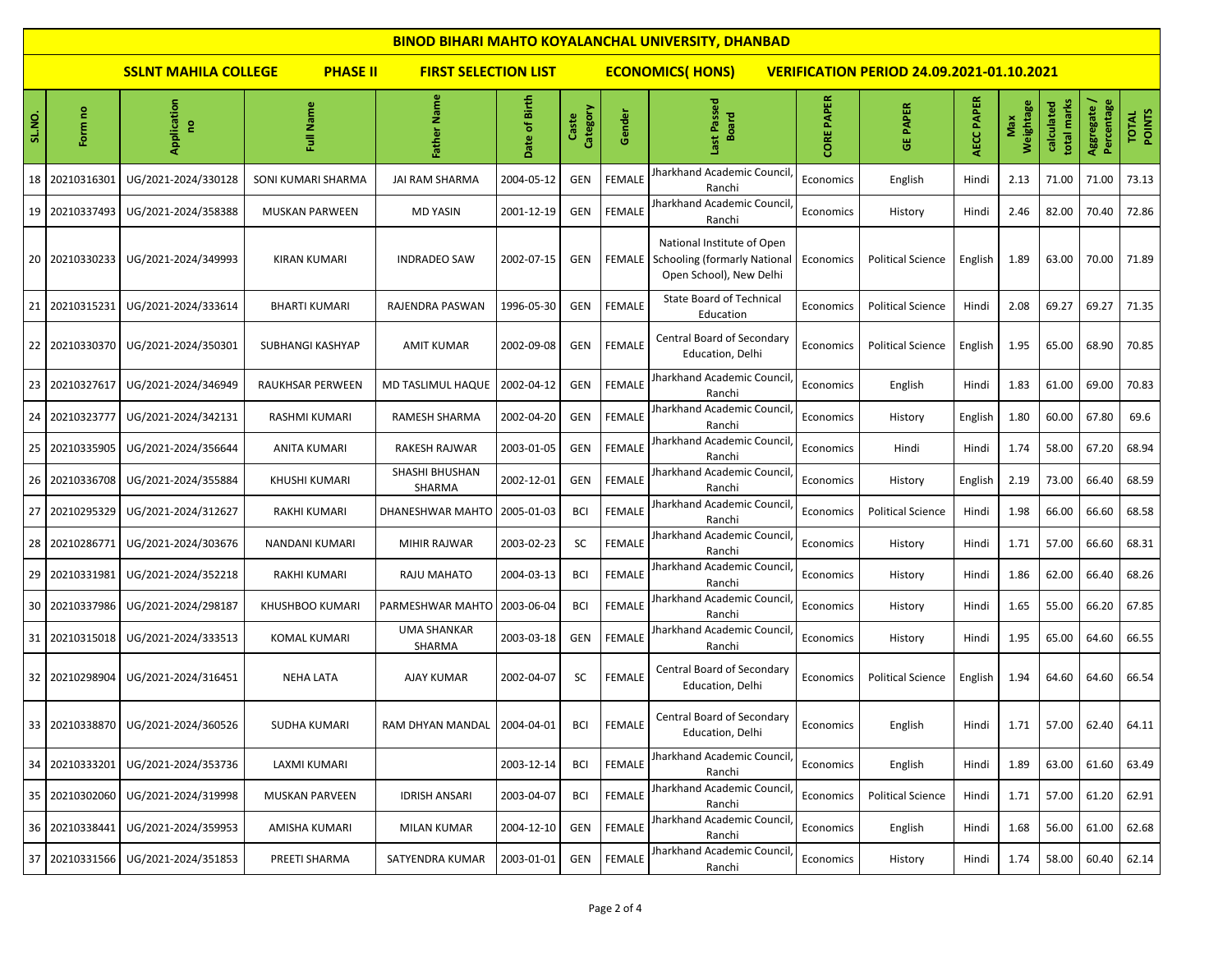|        | <b>BINOD BIHARI MAHTO KOYALANCHAL UNIVERSITY, DHANBAD</b> |                                    |                           |                                                                                                           |               |                   |               |                                                                     |                   |                          |            |                  |                           |                           |                        |  |  |  |
|--------|-----------------------------------------------------------|------------------------------------|---------------------------|-----------------------------------------------------------------------------------------------------------|---------------|-------------------|---------------|---------------------------------------------------------------------|-------------------|--------------------------|------------|------------------|---------------------------|---------------------------|------------------------|--|--|--|
|        |                                                           | <b>SSLNT MAHILA COLLEGE</b>        | <b>PHASE II</b>           | <b>ECONOMICS(HONS)</b><br><b>FIRST SELECTION LIST</b><br><b>VERIFICATION PERIOD 24.09.2021-01.10.2021</b> |               |                   |               |                                                                     |                   |                          |            |                  |                           |                           |                        |  |  |  |
| SL.NO. | Form no                                                   | Application<br>g                   | Name<br>ā,                | Father Name                                                                                               | Date of Birth | Category<br>Caste | Gender        | Last Passed<br><b>Board</b>                                         | <b>CORE PAPER</b> | <b>GE PAPER</b>          | AECC PAPER | Weightage<br>Max | total marks<br>calculated | Aggregate /<br>Percentage | <b>TOTAL</b><br>POINTS |  |  |  |
| 38     | 20210308752                                               | UG/2021-2024/327121                | SANGEETA KUMARI           | <b>BHAGTU BAURI</b>                                                                                       | 2001-11-22    | <b>SC</b>         | FEMALE        | Jharkhand Academic Council<br>Ranchi                                | Economics         | History                  | Hindi      | 1.89             | 63.00                     | 60.00                     | 61.89                  |  |  |  |
|        | 39 20210288111                                            | UG/2021-2024/304790                | <b>SMITA KUMARI</b>       | <b>ANIL SHARMA</b>                                                                                        | 2002-09-05    | <b>GEN</b>        | <b>FEMALE</b> | Jharkhand Academic Council<br>Ranchi                                | Economics         | <b>Political Science</b> | Hindi      | 1.92             | 64.00                     | 58.00                     | 59.92                  |  |  |  |
|        | 40 20210337982                                            | UG/2021-2024/359148                | <b>GEETA KUMARI</b>       | <b>RAM PRAVESH</b><br>VISHWAKARMA                                                                         | 2003-12-17    | <b>GEN</b>        | FEMALE        | Iharkhand Academic Council<br>Ranchi                                | Economics         | History                  | Hindi      | 1.92             | 64.00                     | 58.00                     | 59.92                  |  |  |  |
|        | 41 20210293431                                            | UG/2021-2024/310403                | RAKHI KUMARI              | <b>FUCHU MAHATO</b>                                                                                       | 2000-02-05    | <b>BCI</b>        | FEMALE        | Jharkhand Academic Council<br>Ranchi                                | Economics         | History                  | Hindi      | 1.80             | 60.00                     | 57.60                     | 59.4                   |  |  |  |
|        | 42 20210311441                                            | UG/2021-2024/329912                | <b>PUJA KUMARI</b>        | ABODH RAJWAR                                                                                              | 2002-01-19    | SC                | FEMALE        | Iharkhand Academic Council<br>Ranchi                                | Economics         | History                  | Hindi      | 1.65             | 55.00                     | 57.40                     | 59.05                  |  |  |  |
|        | 43 20210291335                                            | UG/2021-2024/307952                | AEKANTIKA                 | MANOJ KUMAR YADAV                                                                                         | 2002-10-24    | <b>GEN</b>        | <b>FEMALE</b> | Council for Indian School<br>Certificate Examinations,<br>New Delhi | Economics         | History                  | English    | 1.71             | 57.00                     | 57.00                     | 58.71                  |  |  |  |
|        | 44 20210314164                                            | UG/2021-2024/324455                | MANISHA BHARTI            | <b>DEGLAL MAHATO</b>                                                                                      | 2003-09-06    | <b>BCI</b>        | FEMALE        | <b>Central Board of Secondary</b><br>Education, Delhi               | Economics         | English                  | Hindi      | 1.41             | 47.00                     | 57.00                     | 58.41                  |  |  |  |
| 45     | 20210338745                                               | UG/2021-2024/326751                | MEENA KUMARI              | <b>HARE RAM MAHATO</b>                                                                                    | 2004-01-30    | <b>BCI</b>        | <b>FEMALE</b> | Jharkhand Academic Council<br>Ranchi                                | Economics         | <b>Political Science</b> | English    | 1.69             | 56.40                     | 56.40                     | 58.09                  |  |  |  |
|        | 46 20210299202                                            | UG/2021-2024/316833                | <b>ARTI KUMARI</b>        | RAMAWTAR RAJWAR                                                                                           | 2003-12-10    | <b>GEN</b>        | <b>FEMALE</b> | Jharkhand Academic Council<br>Ranchi                                | Economics         | History                  | Hindi      | 1.44             | 48.00                     | 56.20                     | 57.64                  |  |  |  |
|        | 47 20210333732                                            | UG/2021-2024/354267                | PUJA KUMARI               | SHAKTI PADA RAJAK                                                                                         | 2003-02-09    | <b>SC</b>         | FEMALE        | Jharkhand Academic Council<br>Ranchi                                | Economics         | English                  | English    | 1.98             | 66.00                     | 55.60                     | 57.58                  |  |  |  |
|        | 48 20210292851                                            | UG/2021-2024/309738                | <b>BISHNU PRIYA BAURI</b> | SHASHDHAR BAURI                                                                                           | 2002-04-04    | <b>GEN</b>        | <b>FEMALE</b> | Jharkhand Academic Council<br>Ranchi                                | Economics         | History                  | English    | 1.44             | 48.00                     | 55.80                     | 57.24                  |  |  |  |
|        | 49 20210305608                                            | UG/2021-2024/323751                | ANJU KUMARI               | BANESHWAR MAHATO                                                                                          | 2004-01-02    | <b>BCI</b>        | FEMALE        | Jharkhand Academic Council<br>Ranchi                                | Economics         | <b>Political Science</b> | Hindi      | 1.64             | 54.60                     | 54.60                     | 56.24                  |  |  |  |
|        | 50 20210307859                                            | UG/2021-2024/326101                | MEENA KUMARI              | <b>HARE RAM MAHATO</b>                                                                                    | 2004-01-30    | <b>BCI</b>        | FEMALE        | Jharkhand Academic Council<br>Ranchi                                | Economics         | <b>Political Science</b> | English    | 1.63             | 54.40                     | 54.40                     | 56.03                  |  |  |  |
|        | 51 20210338728                                            | UG/2021-2024/358790                | <b>MEHJABEEN PARWEEN</b>  | MD JAWED AKHTAR                                                                                           | 2003-02-16    | <b>GEN</b>        | <b>FEMALE</b> | Jharkhand Academic Council<br>Ranchi                                | Economics         | History                  | Hindi      | 1.47             | 49.00                     | 54.40                     | 55.87                  |  |  |  |
|        | 52 20210338859                                            | UG/2021-2024/360490                | RADHIKA KUMARI            | <b>KRITI MAHTO</b>                                                                                        | 2003-03-03    | <b>BCI</b>        | FEMALE        | Iharkhand Academic Council<br>Ranchi                                | Economics         | <b>Political Science</b> | Hindi      | 1.62             | 54.00                     | 53.60                     | 55.22                  |  |  |  |
|        | 53 20210292173                                            | UG/2021-2024/309076                | SAUBIA SHAMIM             | MD SHAMIM AKHTER                                                                                          | 2001-05-11    | <b>GEN</b>        | FEMALE        | Jharkhand Academic Council<br>Ranchi                                | Economics         | History                  | English    | 1.32             | 44.00                     | 53.20                     | 54.52                  |  |  |  |
|        |                                                           | 54 20210311311 UG/2021-2024/329723 | <b>SUHAGI KUMARI</b>      | <b>GOVIND MURMU</b>                                                                                       | 2004-01-01    | <b>ST</b>         | <b>FEMALE</b> | Jharkhand Academic Council<br>Ranchi                                | Economics         | History                  | Hindi      | 1.71             | 57.00                     | 52.80                     | 54.51                  |  |  |  |
|        | 55 20210325497                                            | UG/2021-2024/344204                | <b>MAHI HEMBRAM</b>       | <b>DUBAI HEMBRAM</b>                                                                                      | 2003-12-20    | ST                | FEMALE        | Jharkhand Academic Council<br>Ranchi                                | Economics         | History                  | Hindi      | 1.50             | 50.00                     | 53.00                     | 54.5                   |  |  |  |
|        | 56 20210338143                                            | UG/2021-2024/359438                | SAZIYA PARWEEN            | MD MUSTAQUIM<br>AHMED                                                                                     | 2003-06-04    | <b>GEN</b>        | <b>FEMALE</b> | Jharkhand Academic Council<br>Ranchi                                | Economics         | History                  | English    | 1.47             | 49.00                     | 52.20                     | 53.67                  |  |  |  |
|        | 57 20210335767                                            | UG/2021-2024/356538                | <b>LALITA KUMARI</b>      | <b>DILIP MODAK</b>                                                                                        | 2003-05-16    | <b>BCI</b>        | FEMALE        | Jharkhand Academic Council<br>Ranchi                                | Economics         | Psychology               | Hindi      | 1.62             | 54.00                     | 51.60                     | 53.22                  |  |  |  |
|        | 58 20210327316                                            | UG/2021-2024/346429                | LAXMI KUMARI              | <b>SURESH MAHATO</b>                                                                                      | 2001-11-12    | <b>BCI</b>        | FEMALE        | Jharkhand Academic Council<br>Ranchi                                | Economics         | <b>Political Science</b> | English    | 1.68             | 56.00                     | 51.50                     | 53.18                  |  |  |  |
|        | 59 20210309199                                            | UG/2021-2024/327590                | PRIYANKA KUMARI           | <b>GUPTESHWAR</b><br>MAHATO                                                                               | 2003-07-08    | <b>BCI</b>        | <b>FEMALE</b> | Jharkhand Academic Council<br>Ranchi                                | Economics         | <b>Political Science</b> | English    | 1.55             | 51.60                     | 51.60                     | 53.15                  |  |  |  |